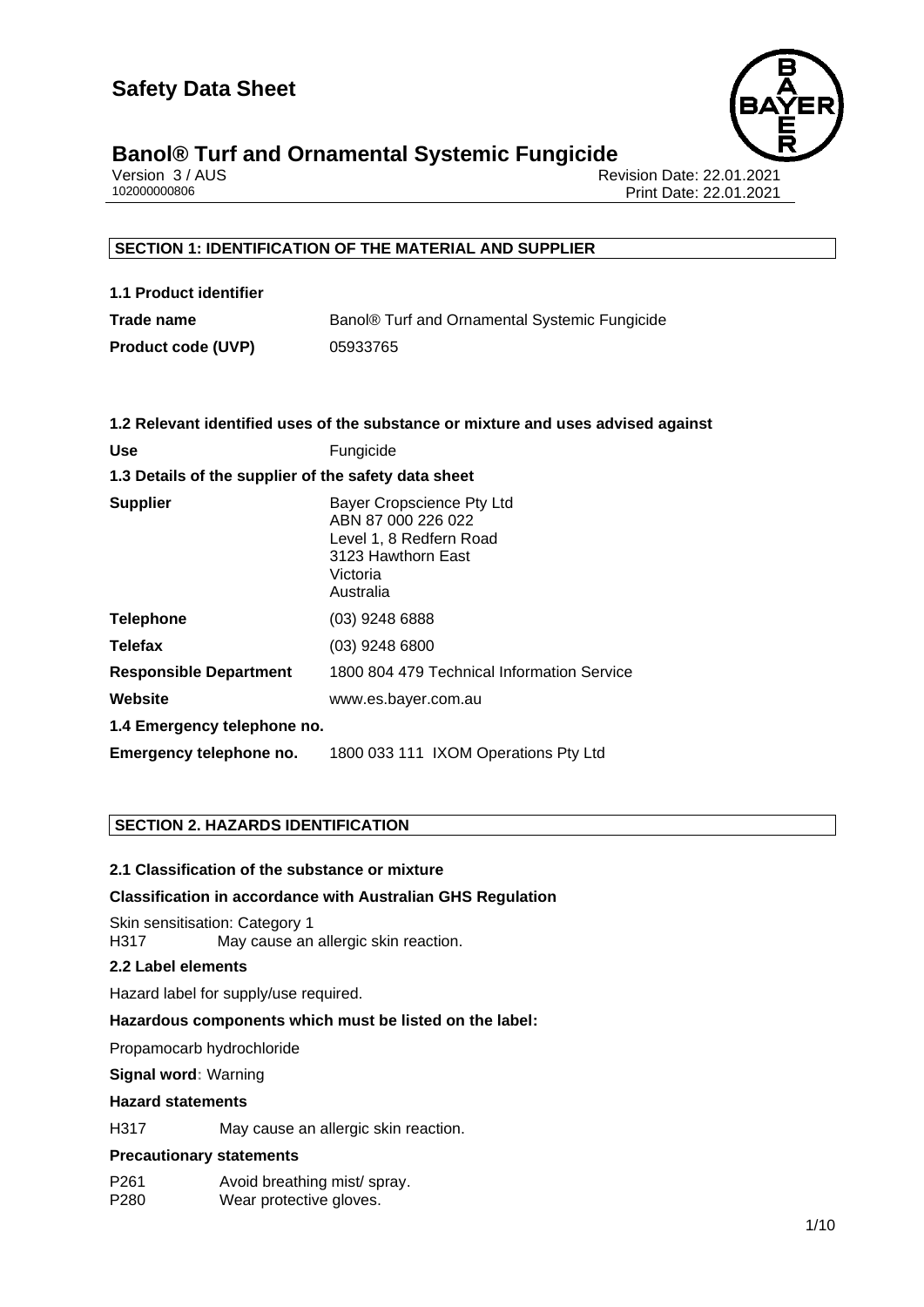

# **Banol® Turf and Ornamental Systemic Fungicide**<br>**Persion 3/AUS**

Version 3 / AUS الكروتي المستخدم المستخدم المستخدم المستخدم المستخدم المستخدم المستخدم المستخدم المستخدم المست<br>102000000806 Print Date: 22.01.2021 Print Date: 22.01.2021

P302 + P352 IF ON SKIN: Wash with plenty of water/ soap.<br>P333 + P313 If skin irritation or rash occurs: Get medical ad P333 + P313 If skin irritation or rash occurs: Get medical advice/ attention.<br>P362 + P364 Take off contaminated clothing and wash it before reuse. Take off contaminated clothing and wash it before reuse. P501 Dispose of contents/container in accordance with local regulation.

## **2.3 Other hazards**

No other hazards known.

## **SECTION 3. COMPOSITION/INFORMATION ON INGREDIENTS**

#### **Chemical nature**

Propamocarb hydrochoride 722 g/l (600g/l propamocarb) Soluble concentrate (SL)

| Chemical name                             | CAS-No.    | Concentration [%] |
|-------------------------------------------|------------|-------------------|
| Propamocarb hydrochloride                 | 25606-41-1 | 66.20             |
| Other ingredients (non-hazardous) to 100% |            |                   |

## **SECTION 4. FIRST AID MEASURES**

**If poisoning occurs, immediately contact a doctor or Poisons Information Centre (telephone 13 11 26), and follow the advice given. Show this Safety Data Sheet to the doctor.**

#### **4.1 Description of first aid measures**

| <b>General advice</b> | Move out of dangerous area. Remove contaminated clothing<br>immediately and dispose of safely.                                                                                                                                                        |
|-----------------------|-------------------------------------------------------------------------------------------------------------------------------------------------------------------------------------------------------------------------------------------------------|
| <b>Inhalation</b>     | Move to fresh air. Keep patient warm and at rest. If symptoms persist,<br>call a physician.                                                                                                                                                           |
| <b>Skin contact</b>   | Wash off with soap and water. If symptoms persist, call a physician.                                                                                                                                                                                  |
| Eye contact           | Rinse immediately with plenty of water, also under the eyelids, for at<br>least 15 minutes. Remove contact lenses, if present, after the first 5<br>minutes, then continue rinsing eye. Get medical attention if irritation<br>develops and persists. |
| Ingestion             | Do NOT induce vomiting. Rinse mouth. Call a physician or poison<br>control center immediately.                                                                                                                                                        |
|                       | 4.2 Most important symptoms and effects, both acute and delayed                                                                                                                                                                                       |
| <b>Symptoms</b>       | The following symptoms may occur:, Lethargy, Ataxia, Spasm                                                                                                                                                                                            |
|                       | 4.3 Indication of any immediate medical attention and special treatment needed                                                                                                                                                                        |
| <b>Risks</b>          | This product, although being a carbamate, is NOT a cholinesterase<br>inhibitor.                                                                                                                                                                       |
| <b>Treatment</b>      | Appropriate supportive and symptomatic treatment as indicated by the<br>patient's condition is recommended. There is no specific antidote.<br>Contraindication: atropine.                                                                             |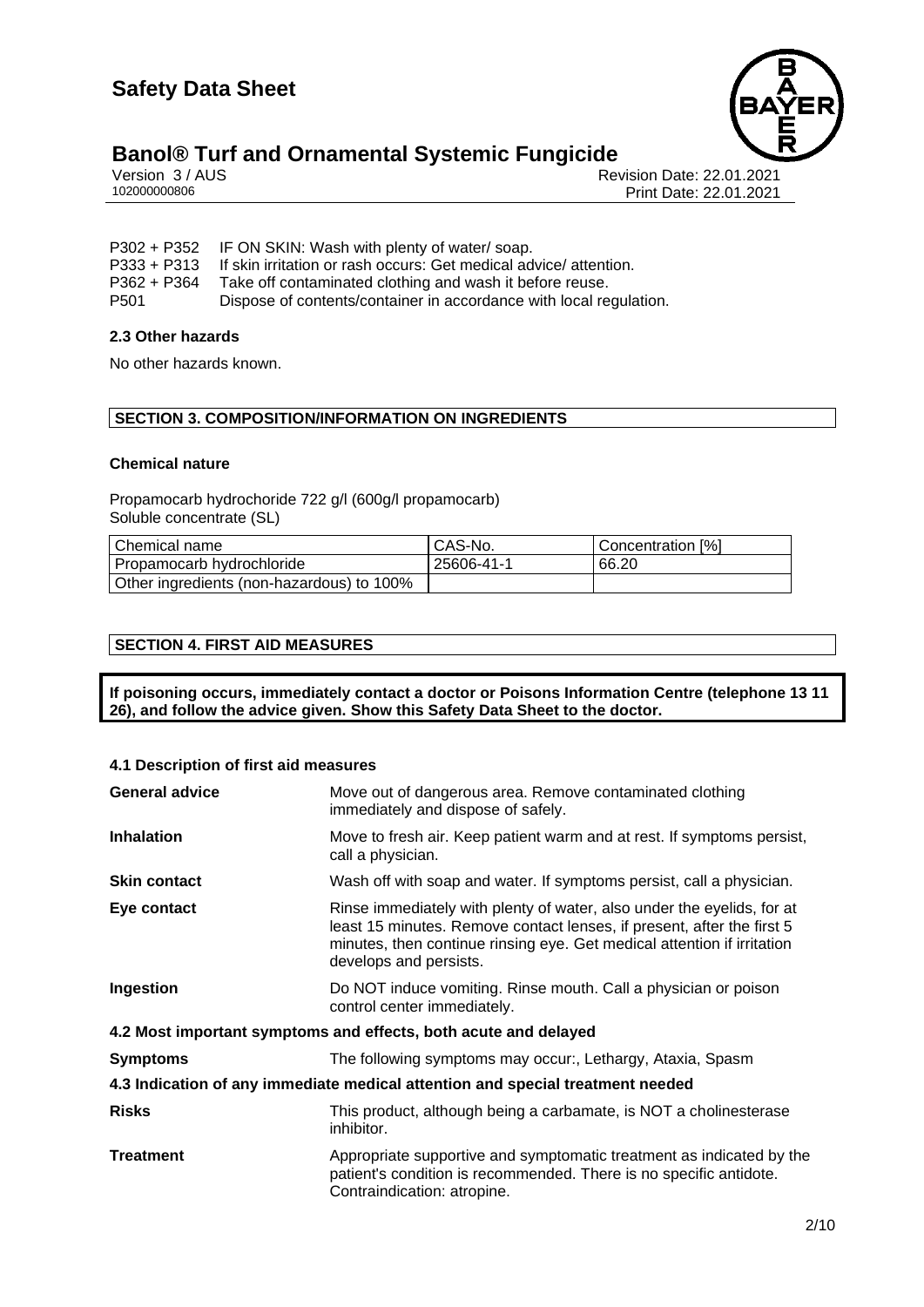

# **Banol® Turf and Ornamental Systemic Fungicide 3/10**

Version 3 / AUS الكروتي المستخدم المستخدم المستخدم المستخدم المستخدم المستخدم المستخدم المستخدم المستخدم المست<br>102000000806 Print Date: 22.01.2021 Print Date: 22.01.2021

## **SECTION 5. FIRE FIGHTING MEASURES**

#### **5.1 Extinguishing media Suitable** Use water spray, alcohol-resistant foam, dry chemical or carbon dioxide. **Unsuitable** High volume water jet **5.2 Special hazards arising from the substance or mixture** Dangerous gases are evolved in the event of a fire., In the event of fire the following may be released:, Carbon monoxide (CO), Hydrogen chloride (HCl), Nitrogen oxides (NOx) **5.3 Advice for firefighters Special protective equipment for firefighters** Wear self-contained breathing apparatus and protective suit. **Further information** Remove product from areas of fire, or otherwise cool containers with water in order to avoid pressure being built up due to heat. Avoid contact with spilled product or contaminated surfaces. Whenever possible, contain fire-fighting water by diking area with sand or earth. Do not allow run-off from fire fighting to enter drains or water courses.

## **Hazchem Code**Not applicable

## **SECTION 6. ACCIDENTAL RELEASE MEASURES**

## **6.1 Personal precautions, protective equipment and emergency procedures**

| <b>Precautions</b>                                        | Avoid contact with spilled product or contaminated surfaces. When<br>dealing with a spillage do not eat, drink or smoke. Keep people away<br>from and upwind of spill/leak. Use personal protective equipment.                                                                                    |  |
|-----------------------------------------------------------|---------------------------------------------------------------------------------------------------------------------------------------------------------------------------------------------------------------------------------------------------------------------------------------------------|--|
| <b>6.2 Environmental</b><br>precautions                   | Do not allow to get into surface water, drains and ground water.                                                                                                                                                                                                                                  |  |
| 6.3 Methods and materials for containment and cleaning up |                                                                                                                                                                                                                                                                                                   |  |
| Methods for cleaning up                                   | Soak up with inert absorbent material (e.g. sand, silica gel, acid<br>binder, universal binder, sawdust). Collect and transfer the product<br>into a properly labelled and tightly closed container. Clean<br>contaminated floors and objects thoroughly, observing environmental<br>regulations. |  |
| 6.4 Reference to other<br>sections                        | Information regarding safe handling, see section 7.<br>Information regarding personal protective equipment, see section 8.<br>Information regarding waste disposal, see section 13.                                                                                                               |  |

## **SECTION 7. HANDLING AND STORAGE**

## **7.1 Precautions for safe handling**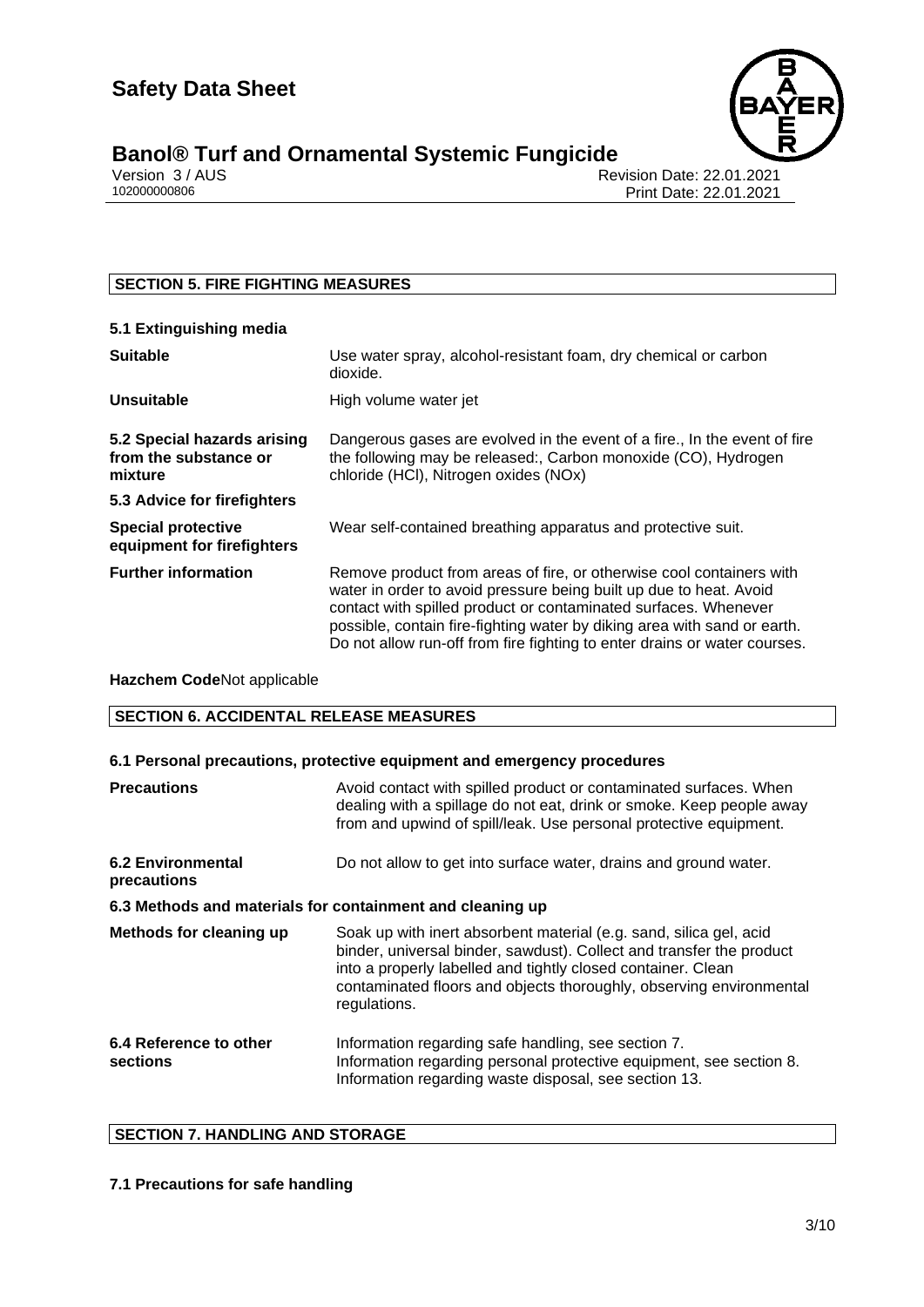

# **Banol® Turf and Ornamental Systemic Fungicide 4/10**

|              | Version 3 / AUS |
|--------------|-----------------|
| 102000000806 |                 |

Revision Date: 22.01.2021 Print Date: 22.01.2021

| Use only in area provided with appropriate exhaust ventilation.                                                                                                                                               |
|---------------------------------------------------------------------------------------------------------------------------------------------------------------------------------------------------------------|
| Keep away from heat and sources of ignition.                                                                                                                                                                  |
| Avoid contact with skin, eyes and clothing. Keep working clothes<br>separately. Remove soiled clothing immediately and clean thoroughly<br>before using again. Wash hands before breaks and immediately after |
| handling the product.                                                                                                                                                                                         |
| 7.2 Conditions for safe storage, including any incompatibilities                                                                                                                                              |
| Keep out of the reach of children. Store in original container. Keep away<br>from direct sunlight. Keep containers tightly closed in a dry, cool and<br>well-ventilated place. Protect from frost.            |
|                                                                                                                                                                                                               |

## **SECTION 8. EXPOSURE CONTROLS / PERSONAL PROTECTION**

## **8.1 Control parameters**

| <b>Components</b>         | CAS-No.    | <b>Control parameters</b> | <b>Update</b> | <b>Basis</b> |
|---------------------------|------------|---------------------------|---------------|--------------|
| Propamocarb hydrochloride | 25606-41-1 | 1.1 mg/m3                 |               | OES BCS*     |
|                           |            | 'TWA)                     |               |              |

\*OES BCS: Internal Bayer AG, Crop Science Division "Occupational Exposure Standard"

**Additional advice** Not established.

#### **8.2 Exposure controls**

| <b>Respiratory protection</b> | Respiratory protection is not required under anticipated<br>circumstances of exposure.<br>instructions regarding wearing and maintenance.              | Respiratory protection should only be used to control residual risk of<br>short duration activities, when all reasonably practicable steps have<br>been taken to reduce exposure at source e.g. containment and/or<br>local extract ventilation. Always follow respirator manufacturer's                                                                                                                                                                                                                                                                                                       |
|-------------------------------|--------------------------------------------------------------------------------------------------------------------------------------------------------|------------------------------------------------------------------------------------------------------------------------------------------------------------------------------------------------------------------------------------------------------------------------------------------------------------------------------------------------------------------------------------------------------------------------------------------------------------------------------------------------------------------------------------------------------------------------------------------------|
| <b>Hand protection</b>        | contact time.<br>drinking, smoking or using the toilet.<br>Material<br>Rate of permeability<br>Glove thickness<br>Protective index<br><b>Directive</b> | Please observe the instructions regarding permeability and<br>breakthrough time which are provided by the supplier of the gloves.<br>Also take into consideration the specific local conditions under which<br>the product is used, such as the danger of cuts, abrasion, and the<br>Wash gloves when contaminated. Dispose of when contaminated<br>inside, when perforated or when contamination on the outside cannot<br>be removed. Wash hands frequently and always before eating,<br>Nitrile rubber<br>$>480$ min<br>$> 0.4$ mm<br>Class 6<br>Protective gloves complying with EN<br>374. |
| Eye protection                |                                                                                                                                                        | Wear goggles (conforming to $EN166$ , Field of Use = 5 or equivalent).                                                                                                                                                                                                                                                                                                                                                                                                                                                                                                                         |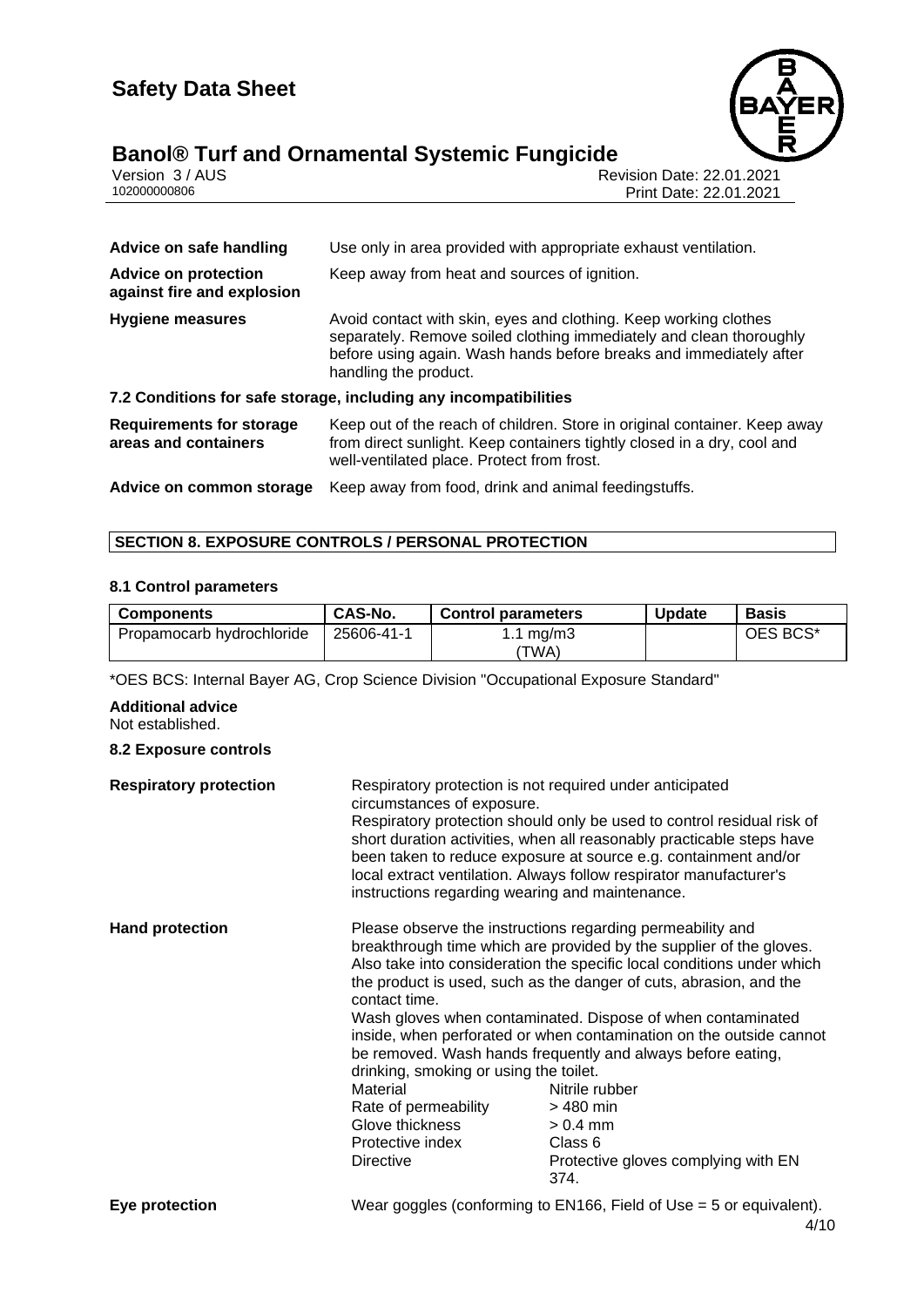

# **Banol® Turf and Ornamental Systemic Fungicide 5/10**

| Version 3 / AUS |  |
|-----------------|--|
| 102000000806    |  |

Revision Date: 22.01.2021 Print Date: 22.01.2021

| Skin and body protection           | Wear standard coveralls and Category 3 Type 4 suit.<br>If there is a risk of significant exposure, consider a higher protective<br>type suit.<br>Wear two layers of clothing wherever possible. Polyester/cotton or<br>cotton overalls should be worn under chemical protection suit and<br>should be professionally laundered frequently. |
|------------------------------------|--------------------------------------------------------------------------------------------------------------------------------------------------------------------------------------------------------------------------------------------------------------------------------------------------------------------------------------------|
| <b>General protective measures</b> | In normal use and handling conditions please refer to the label<br>and/or leaflet. In all other cases the above mentioned<br>recommendations would apply.                                                                                                                                                                                  |
| <b>Engineering Controls</b>        |                                                                                                                                                                                                                                                                                                                                            |
| Advice on safe handling            | Use only in area provided with appropriate exhaust ventilation.                                                                                                                                                                                                                                                                            |

## **SECTION 9. PHYSICAL AND CHEMICAL PROPERTIES**

| Form                                                     | Liquid                                                                       |
|----------------------------------------------------------|------------------------------------------------------------------------------|
| Colour                                                   | colourless to light yellow                                                   |
| Odour                                                    | slightly perceptible                                                         |
| <b>Odour Threshold</b>                                   | No data available                                                            |
| рH                                                       | 2.0 - 4.0 (100 %) (23 °C)                                                    |
| <b>Melting point/range</b>                               | No data available                                                            |
| <b>Boiling point/boiling range</b>                       | ca. 100 °C                                                                   |
| <b>Flash point</b>                                       | >100 °C<br>No flash point - Determination conducted up to the boiling point. |
| <b>Flammability</b>                                      | No data available                                                            |
| <b>Auto-ignition temperature</b>                         | No data available                                                            |
| Ignition temperature                                     | The product is not self-ignitable.                                           |
| <b>Minimum ignition energy</b>                           | No data available                                                            |
| Self-accelarating<br>decomposition temperature<br>(SADT) | No data available                                                            |
| <b>Upper explosion limit</b>                             | No data available                                                            |
| <b>Lower explosion limit</b>                             | No data available                                                            |
| Vapour pressure                                          | No data available                                                            |
| <b>Evaporation rate</b>                                  | No data available                                                            |
| <b>Relative vapour density</b>                           | No data available                                                            |
| <b>Relative density</b>                                  | No data available                                                            |
| <b>Density</b>                                           | ca. 1.09 g/cm <sup>3</sup> (20 °C)                                           |
| <b>Water solubility</b>                                  | completely miscible                                                          |

## **9.1 Information on basic physical and chemical properties**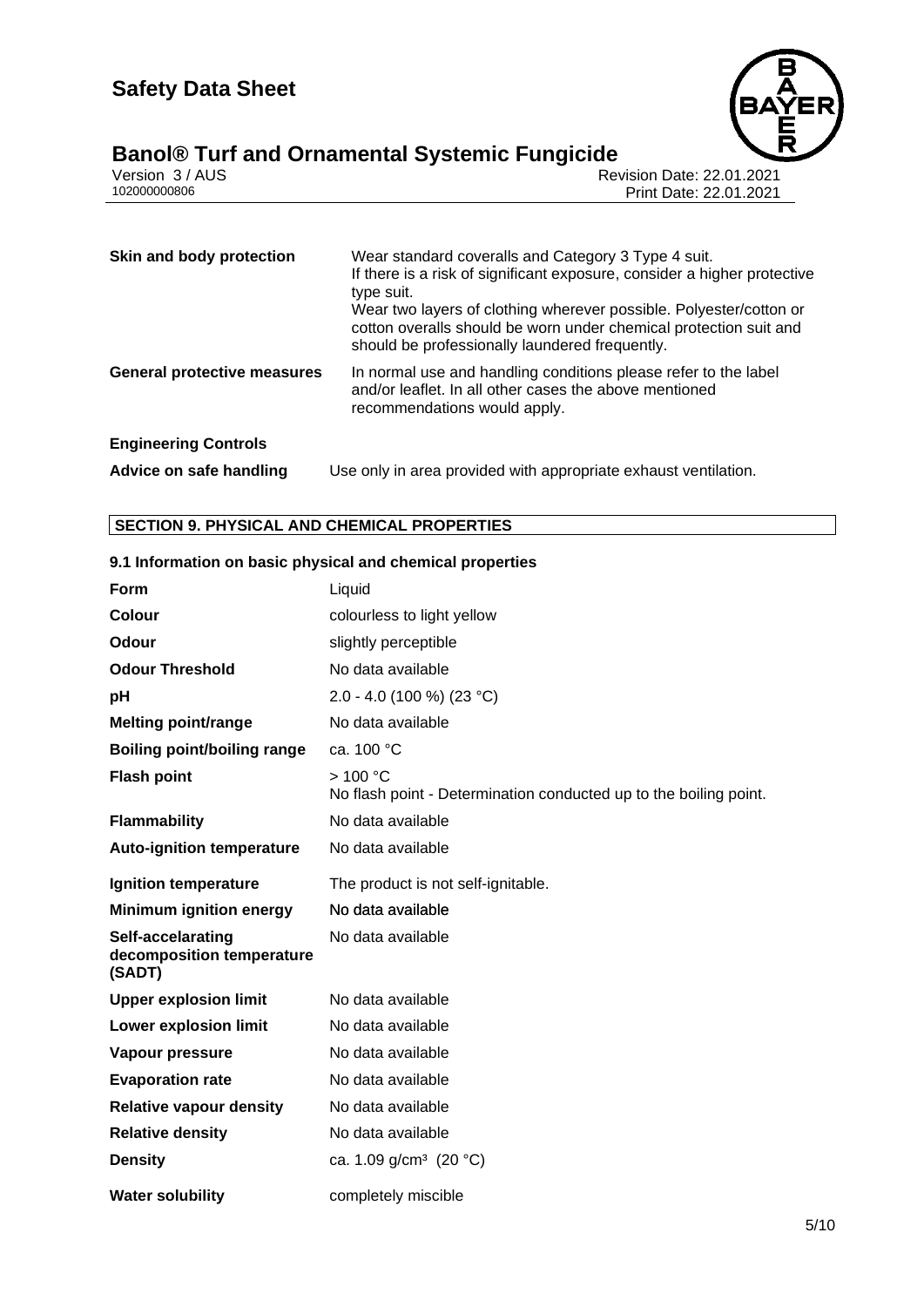

# **Banol® Turf and Ornamental Systemic Fungicide 6/10**

|              | Version 3 / AUS |
|--------------|-----------------|
| 102000000806 |                 |

Revision Date: 22.01.2021 Print Date: 22.01.2021

| <b>Partition coefficient: n-</b><br>octanol/water | Propamocarb hydrochloride: log Pow: -1.2                     |
|---------------------------------------------------|--------------------------------------------------------------|
| Viscosity, dynamic                                | 34.23 mPa.s (20 °C)                                          |
| Viscosity, kinematic                              | No data available                                            |
| <b>Oxidizing properties</b>                       | No data available                                            |
| <b>Explosivity</b>                                | No data available                                            |
| 9.2 Other information                             | Further safety related physical-chemical data are not known. |

## **SECTION 10. STABILITY AND REACTIVITY**

| 10.1 Reactivity                            |                                                                                         |
|--------------------------------------------|-----------------------------------------------------------------------------------------|
| <b>Thermal decomposition</b>               | Stable under normal conditions.                                                         |
| <b>10.2 Chemical stability</b>             | Stable under normal conditions.                                                         |
| 10.3 Possibility of<br>hazardous reactions | No hazardous reactions when stored and handled according to<br>prescribed instructions. |
| 10.4 Conditions to avoid                   | Extremes of temperature and direct sunlight.                                            |
| 10.5 Incompatible materials                | Store only in the original container.                                                   |
| 10.6 Hazardous<br>decomposition products   | No decomposition products expected under normal conditions of use.                      |
|                                            | Thermal decomposition can lead to release of:<br>Carbon oxides<br>Nitrogen oxides (NOx) |

## **SECTION 11. TOXICOLOGICAL INFORMATION**

## **11.1 Information on toxicological effects**

| <b>Acute oral toxicity</b>                  | $LD50$ (Rat) $> 5,000$ mg/kg                                                        |
|---------------------------------------------|-------------------------------------------------------------------------------------|
| <b>Acute inhalation toxicity</b>            | $LC50$ (Rat) > 4.95 mg/l<br>Exposure time: 4 h                                      |
| <b>Acute dermal toxicity</b>                | $LD50$ (Rat) $> 5,000$ mg/kg                                                        |
| <b>Skin corrosion/irritation</b>            | No skin irritation (Rabbit)                                                         |
| Serious eye damage/eye<br>irritation        | No eye irritation (Rabbit)                                                          |
| <b>Respiratory or skin</b><br>sensitisation | Skin: Sensitising (Mouse)<br>OECD Test Guideline 429, local lymph node assay (LLNA) |

## **Assessment mutagenicity**

Propamocarb hydrochloride was not mutagenic or genotoxic in a battery of in vitro and in vivo tests.

## **Assessment carcinogenicity**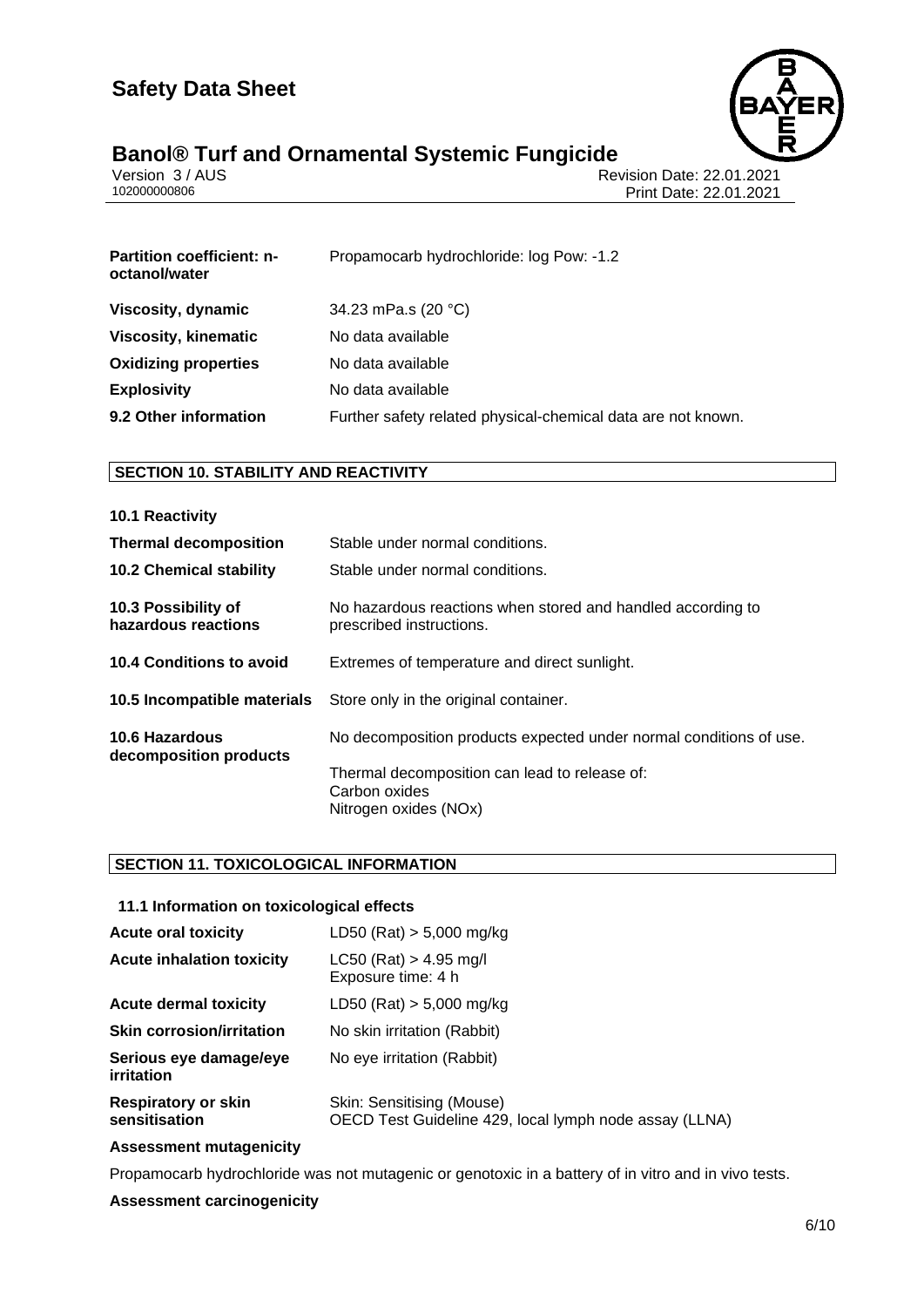

# **Banol<sup>®</sup> Turf and Ornamental Systemic Fungicide**

Version 3 / AUS الكروتي المستخدم المستخدم المستخدم المستخدم المستخدم المستخدم المستخدم المستخدم المستخدم المست<br>102000000806 Print Date: 22.01.2021 Print Date: 22.01.2021

Propamocarb hydrochloride was not carcinogenic in lifetime feeding studies in rats and mice.

#### **Assessment toxicity to reproduction**

Propamocarb hydrochloride did not cause reproductive toxicity in a two-generation study in rats.

#### **Assessment developmental toxicity**

Propamocarb hydrochloride caused developmental toxicity only at dose levels toxic to the dams. The developmental effects seen with Propamocarb hydrochloride are related to maternal toxicity.

#### **Assessment STOT Specific target organ toxicity – single exposure**

Propamocarb hydrochloride: Based on available data, the classification criteria are not met.

#### **Assessment STOT Specific target organ toxicity – repeated exposure**

Propamocarb hydrochloride did not cause specific target organ toxicity in experimental animal studies.

#### **Aspiration hazard**

Based on available data, the classification criteria are not met.

#### **Information on likely routes of exposure**

May be harmful if inhaled. May cause skin irritation., Skin sensitiser May cause eye irritation. Harmful if swallowed.

## **Early onset symptoms related to exposure**

Refer to Section 4

#### **Delayed health effects from exposure** Refer to Section 11

## **Exposure levels and health effects**

Refer to Section 4

#### **Interactive effects** Not known

**When specific chemical data is not available** Not applicable

#### **Mixture of chemicals** Refer to Section 2.1

**Further information**

No further toxicological information is available.

## **SECTION 12. ECOLOGICAL INFORMATION**

## **12.1 Toxicity**

**Toxicity to fish** LC50 (Lepomis macrochirus (Bluegill sunfish)) > 92 mg/l static test; Exposure time: 96 h The value mentioned relates to the active ingredient propamocarb-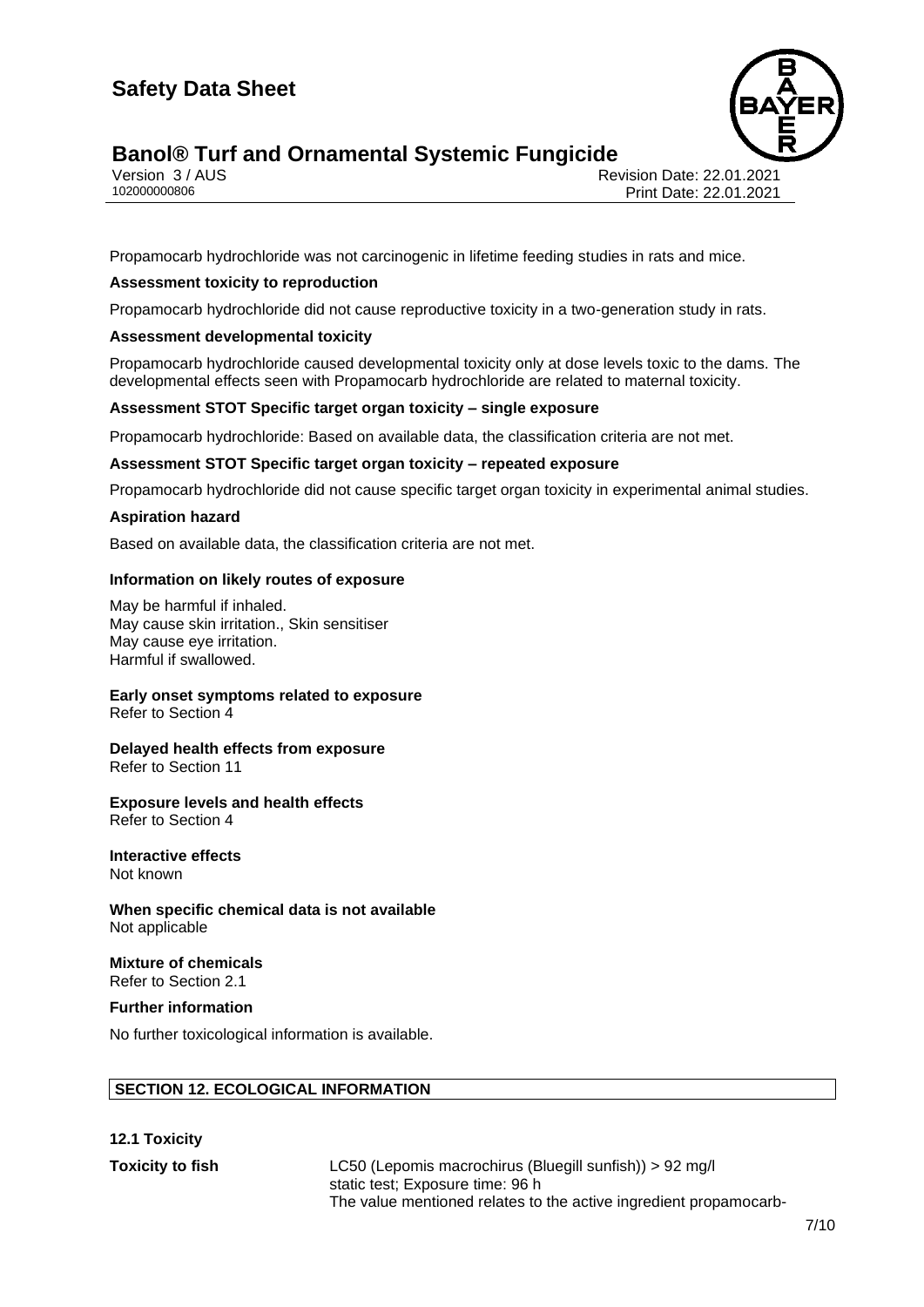

# **Banol® Turf and Ornamental Systemic Fungicide 8/10**

Version 3 / AUS الكروتي المستخدم المستخدم المستخدم المستخدم المستخدم المستخدم المستخدم المستخدم المستخدم المست<br>102000000806 Print Date: 22.01.2021 Print Date: 22.01.2021

|                                             | hydrochloride.                                                                                                                                                                  |
|---------------------------------------------|---------------------------------------------------------------------------------------------------------------------------------------------------------------------------------|
| <b>Chronic toxicity to fish</b>             | Oncorhynchus mykiss (rainbow trout)<br>NOEC: > 100 mg/l<br>Exposure time: 21 d                                                                                                  |
| <b>Toxicity to aquatic</b><br>invertebrates | EC50 (Daphnia magna (Water flea)) > 106 mg/l<br>static test; Exposure time: 48 h<br>The value mentioned relates to the active ingredient propamocarb-<br>hydrochloride.         |
| <b>Toxicity to aquatic plants</b>           | IC50 (Raphidocelis subcapitata (freshwater green alga)) > 85 mg/l<br>Exposure time: 72 h<br>The value mentioned relates to the active ingredient propamocarb-<br>hydrochloride. |
| <b>Toxicity to other organisms</b>          | LD50 (Anas platyrhynchos (Mallard duck)) > 1,842 mg/kg<br>The value mentioned relates to the active ingredient propamocarb-<br>hydrochloride.                                   |
|                                             | LD50 (Colinus virginianus (Bobwhite quail)) > 1,842 mg/kg<br>The value mentioned relates to the active ingredient propamocarb-<br>hydrochloride.                                |
| 12.2 Persistence and degradability          |                                                                                                                                                                                 |
| <b>Biodegradability</b>                     | Propamocarb hydrochloride:<br>rapidly biodegradable                                                                                                                             |
| Koc                                         | Propamocarb hydrochloride: Koc: 719                                                                                                                                             |
| 12.3 Bioaccumulative potential              |                                                                                                                                                                                 |
| <b>Bioaccumulation</b>                      | Propamocarb hydrochloride:<br>Does not bioaccumulate.                                                                                                                           |
| 12.4 Mobility in soil                       |                                                                                                                                                                                 |
| <b>Mobility in soil</b>                     | Propamocarb hydrochloride: Slightly mobile in soils                                                                                                                             |
| 12.5 Other adverse effects                  |                                                                                                                                                                                 |
| <b>Additional ecological</b><br>information | No other effects to be mentioned.                                                                                                                                               |

## **SECTION 13. DISPOSAL CONSIDERATIONS**

Triple-rinse containers before disposal. Add rinsings to spray tank. Do not dispose of undiluted chemicals on site. If recycling, replace cap and return clean containers to recycler or designated collection point. If not recycling, break, crush, or puncture and deliver empty packaging to an approved waste management facility. If an approved waste management facility is not available, bury the empty packaging 500 mm below the surface in a disposal pit specifically marked and set up for this purpose, clear of waterways, desirable vegetation and tree roots, in compliance with relevant Local, State or Territory government regulations. Do not burn empty containers or product. Do not reuse container for any other purpose.

## **SECTION 14. TRANSPORT INFORMATION**

According to national and international transport regulations not classified as dangerous goods.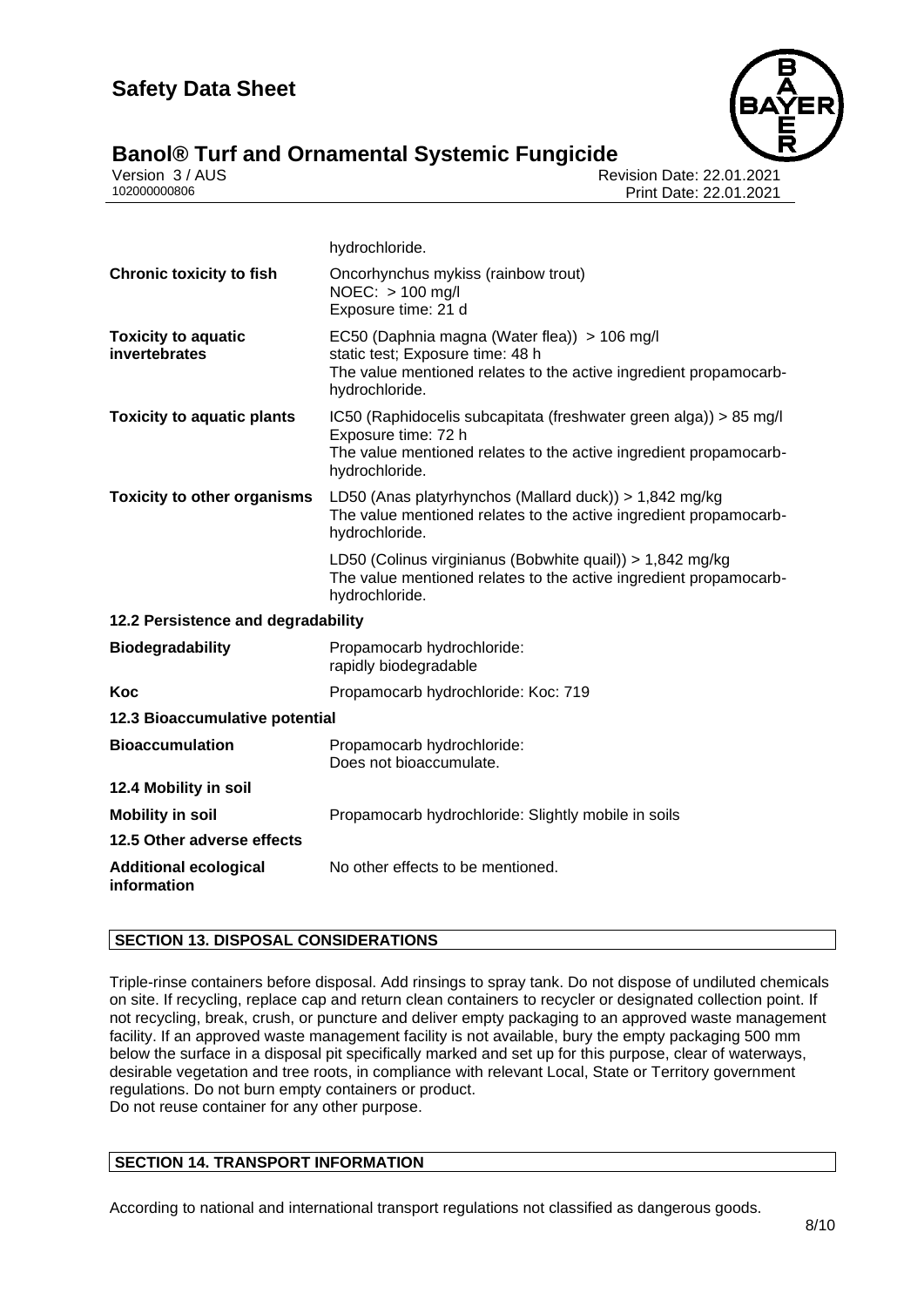

# **Banol® Turf and Ornamental Systemic Fungicide**<br>**Persion 3/AUS**

Version 3 / AUS Revision Date: 22.01.2021 Print Date: 22.01.2021

## **SECTION 15. REGULATORY INFORMATION**

Registered according to the Agricultural and Veterinary Chemicals Code Act 1994

Australian Pesticides and Veterinary Medicines Authority approval number: 62826

## **SUSMP classification (Poison Schedule)**

Schedule 5 (Standard for the Uniform Scheduling of Medicines and Poisons)

## **SECTION 16. OTHER INFORMATION**

**Trademark information** Banol® is a Registered Trademark of the Bayer Group.

## **Abbreviations and acronyms**

| <b>ADN</b>     | European Agreement concerning the International Carriage of Dangerous Goods by<br><b>Inland Waterways</b> |
|----------------|-----------------------------------------------------------------------------------------------------------|
| <b>ADR</b>     | European Agreement concerning the International Carriage of Dangerous Goods by<br>Road                    |
| <b>ATE</b>     | Acute toxicity estimate                                                                                   |
| AU OEL         | Australia. OELs. (Adopted National Exposure Standards for Atmospheric                                     |
|                | Contaminants in the Occupational Environment)                                                             |
| CAS-Nr.        | <b>Chemical Abstracts Service number</b>                                                                  |
| <b>CEILING</b> | Ceiling Limit Value                                                                                       |
| Conc.          | Concentration                                                                                             |
| EC-No.         | European community number                                                                                 |
| <b>ECx</b>     | Effective concentration to x %                                                                            |
| <b>EINECS</b>  | European inventory of existing commercial substances                                                      |
| <b>ELINCS</b>  | European list of notified chemical substances                                                             |
| EN             | <b>European Standard</b>                                                                                  |
| EU             | European Union                                                                                            |
| IATA           | International Air Transport Association                                                                   |
| <b>IBC</b>     | International Code for the Construction and Equipment of Ships Carrying Dangerous                         |
|                | Chemicals in Bulk (IBC Code)                                                                              |
| ICx            | Inhibition concentration to x %                                                                           |
| <b>IMDG</b>    | International Maritime Dangerous Goods                                                                    |
| <b>LCx</b>     | Lethal concentration to x %                                                                               |
| <b>LDx</b>     | Lethal dose to $\times$ %                                                                                 |
| LOEC/LOEL      | Lowest observed effect concentration/level                                                                |
| <b>MARPOL</b>  | MARPOL: International Convention for the prevention of marine pollution from ships                        |
| N.O.S.         | Not otherwise specified                                                                                   |
| NOEC/NOEL      | No observed effect concentration/level                                                                    |
| OECD           | Organization for Economic Co-operation and Development                                                    |
| <b>OES BCS</b> | OES BCS: Internal Bayer AG, Crop Science Division "Occupational Exposure                                  |
|                | Standard"                                                                                                 |
| <b>PEAK</b>    | PEAK: Exposure Standard - Peak means a maximum or peak airborne concentration                             |
|                | of a particular substance determined over the shortest analytically practicable period of                 |
|                | time which does not exceed 15 minutes.                                                                    |
| <b>RID</b>     | Regulations concerning the International Carriage of Dangerous Goods by Rail                              |
| <b>SK-SEN</b>  | Skin sensitiser                                                                                           |